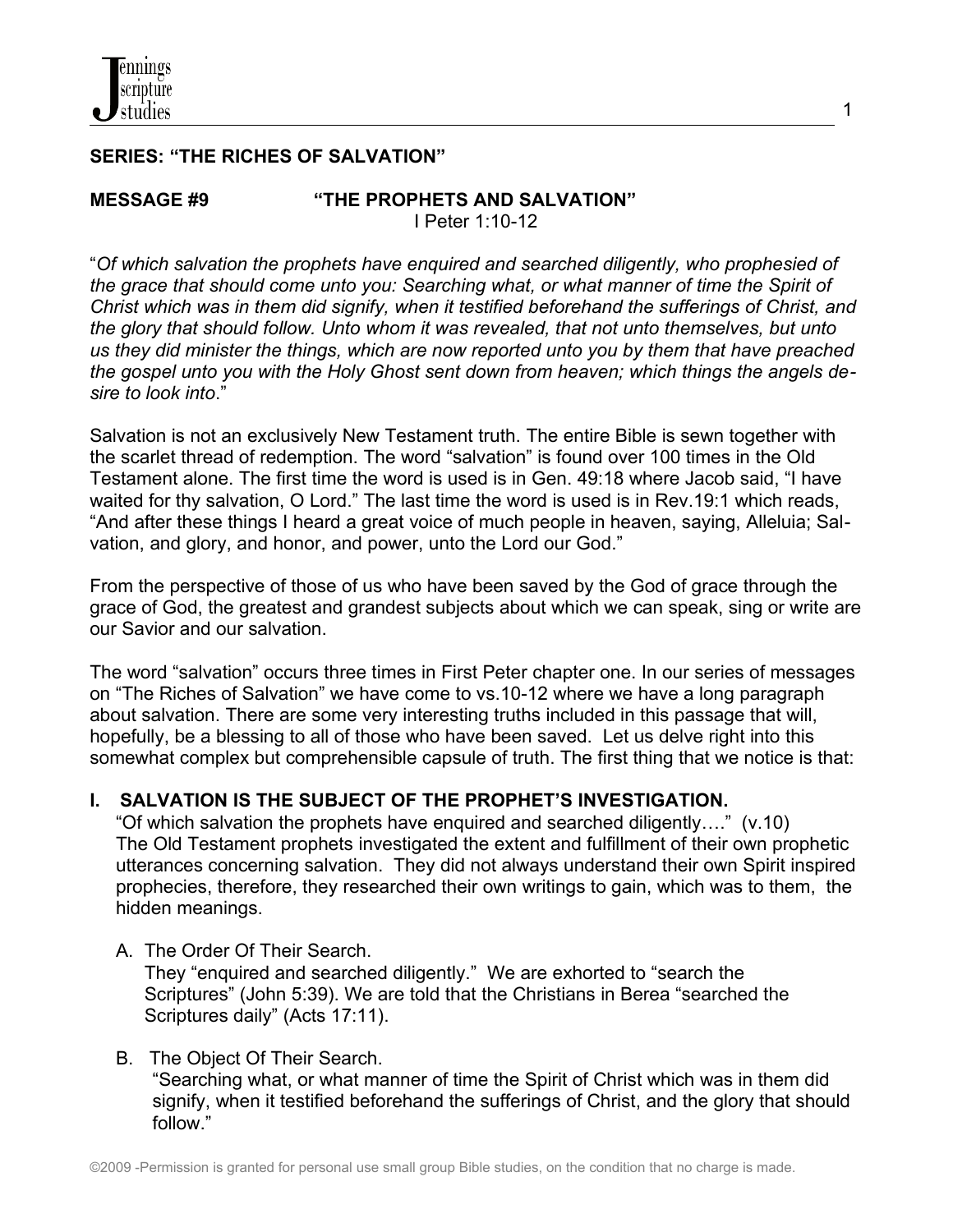

 They wanted to know when, that is the "time" and "what manner", that is what circumstances and situations would be prevailing, when Messiah would suffer and be glorified. They saw but dimly what we are privileged to see clearly. They possessed sanctified inquisitiveness which is a good quality for any student of scripture to have.

C. The Outcome Of Their Search.

"Unto whom it was revealed, that not unto themselves, but unto us they did minister the things, which are now reported unto you…."

We have the completed canon of Holy Scripture and can look backward through the lens of divine revelation and see plainly what the prophets looked forward to but saw only faintly. We are told in Hebrews 11:13 that "These all died in the faith not having received the promises, but having seen them afar off."

**Illust**. Somewhere in my travels to many Mission Fields, I heard the story of a pioneer missionary who walked into a remote village and saw all the villagers gathered in the center of the village. To his amazement, they were playing marbles with diamonds! They had discovered the glistening stones and not knowing their worth, they played with them.

That story reminds me of the Christians who carry around a leather-bound package of divine diamonds, not appreciating their true value, and only occasionally "play" at Bible study. I am glad that the prophets did not "play marbles with diamonds" but seriously searched that we might be enlightened.

### **II. SALVATION IS THE SUBJECT OF THE HOLY SPIRIT'S INSPIRATION.**

1 Peter 1:11-12 - "the Spirit of Christ which was in them did signify, when it testified beforehand the sufferings of Christ, and the glory that should follow."

- A. The Prophets Prophesied In The Spirit. The Holy Spirit is called the "Spirit of prophecy." (Rev.19:10)
- B. The Prophets Penned The Scriptures In The Spirit. "All scripture is given by inspiration of God, and is profitable for doctrine, for reproof, for correction, for instruction in righteousness." (II Tim. 3:16)

"Inspired" in the Greek is "theopneustos" ("Theos" = "God" & "pneo" = "to breathe"); The NIV renders it: "All Scripture is God-breathed." 2 Peter 1:21 reads: "For the prophecy came not in old time by the will of man: but holy men of God spoke as they were moved by the Holy Ghost." The NIV renders the statement: "men spoke from God as they were carried along by the Holy Spirit." They were breathed upon and borne along by the Holy Spirit. This is why we believe in the Divine Inspiration of the Bible.

Inspiration, as we have seen is "God breathing upon and moving along" the writers of Holy Scripture. There are various theories of inspiration: (1) Dictation Theory. God Dictated and the human writer simply recorded what God dictated. Objection: If God had dictated the scriptures to recorders, the style and writing would be uniform. The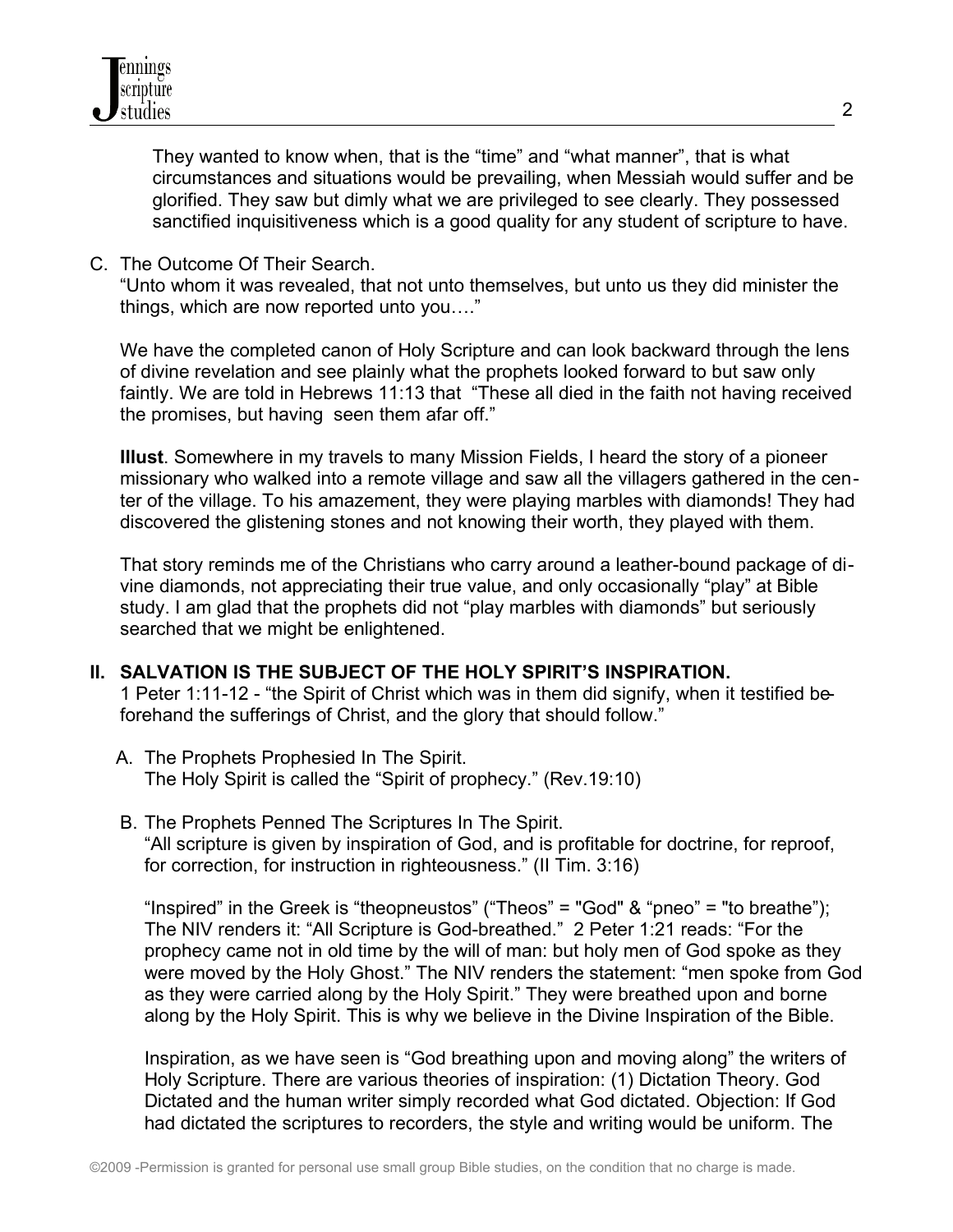writing would be the vocabulary of God. The human writer would have been only a mechanical device. Therefore, why would God use humans as mechanical devices when He could have written the books personally as He did the original ten command ments on Mt. Sinai? (2) Partial Inspiration theory. That is, only the parts of the Scriptures which deal with doctrine and prophecy – things which are unknown to humans. Objection: The product would be a mixture of the errant and the inerrant. There is no validity to this theory. (3) Degree Theory. The proponents of this view hold that all scripture is inspired, however, there are degrees of inspiration. Some scriptures are more inspired than others. Example: When God speaks or Christ speaks that is the highest degree of inspiration. Some insist on having a Bible with the words of Christ in red ink believing hem to be more inspired. There is no genuine validity to this theory either. (4) The Concept Theory. This hypothesis says that God imparted ideas to human authors and left them free to express them in their own language as they saw fit. Objections: Ideas are transferred by words. If God spoke words to writers, why would the writer not use the words God used to express the original idea? Further more, The Bible claims to be "the Word Of God" not "the ideas of God." Ex. 20:1 says, "and God spoke all these words, saying….." Jesus said in John 6:63 "The words that I speak to You, they are spirit and they are life." In Jn. 17:8 He said, I have given them the Words which you gave to me."

 I believe in the verbal, plenary inspiration of scripture. By "verbal" I mean that the Holy Spirit so brooded over and guided the writers that their personalities were not obliterated, their style and vocabularies were preserved and utilized.

 By "plenary" I mean that divine inspiration extends to all of the Bible resulting in an infallible product which is final and authoritative. We can say with confidence, as I often do as a preface to my public ministry:

> "This is the solid rock of truth Which all attacks defies, O're every stormy blast of time It towers with majesty sublime, It lives and never dies."

 This is the volume of the cross It's saving truth is sure; It's doctrine pure, its history true, Its gospel old but ever new Shall evermore endure."

 Salvation is the subject of the Prophets Investigation and The Holy Spirit's Inspiration. There is yet another group of beings interested in this salvation, the angels.

## **III. SALVATION IS THE SUBJECT OF THE ANGEL'S INSPECTION.**

 "which things the angels desire to look into." (v.12) The Greek word translated "to look into" is "parakupto" and means "to look into carefully; to inspect curiously."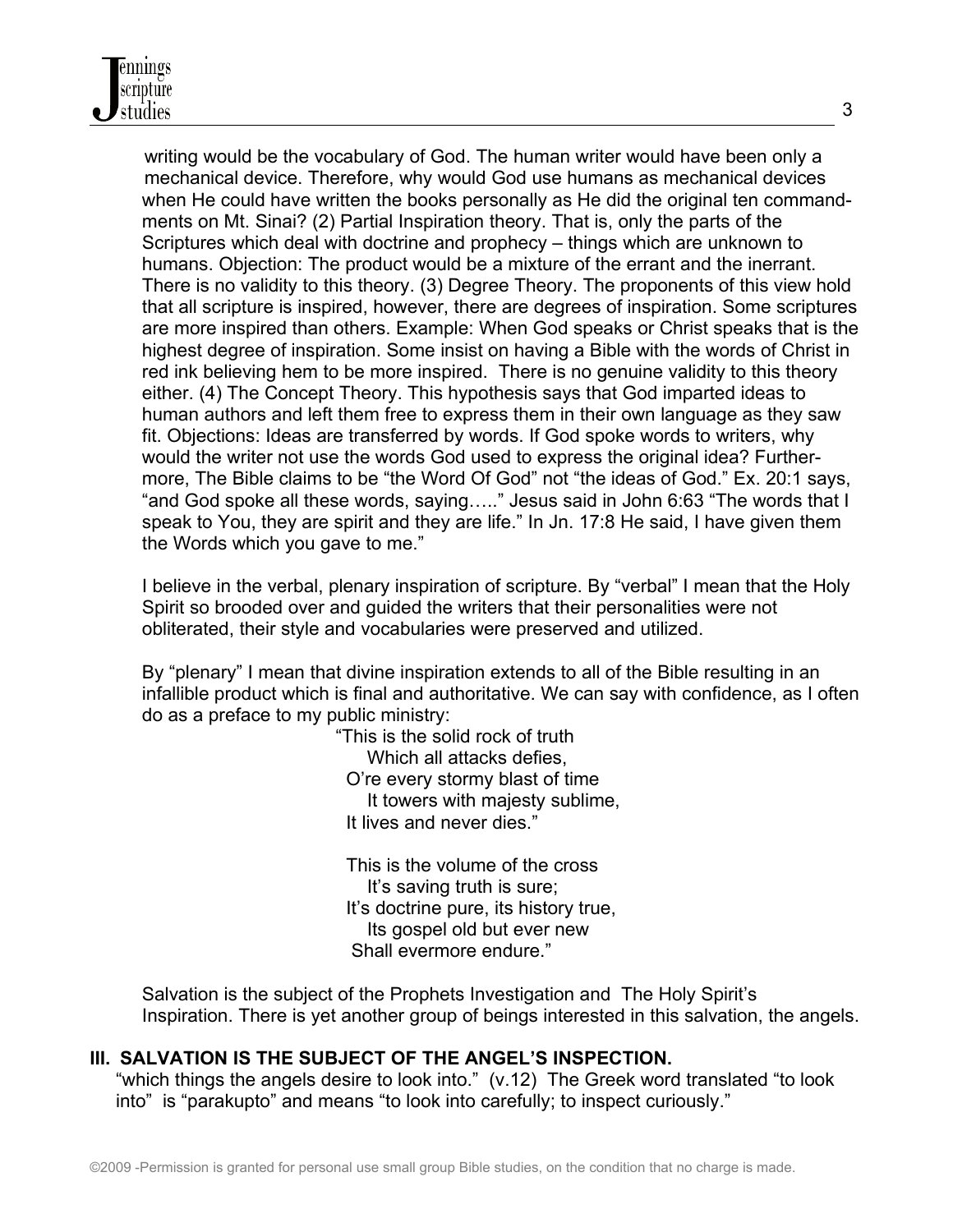Illust. We have seen advertisements about some product that had a cartoon with a barrel and a figure leaning over and looking deep into the barrel. The caption was: This is worth looking into!" That is the picture of the Greek word used here. The angels peer studiously into this subject of salvation.

 Some things the angels know by observation, some by revelation by God and other things they know by means of their excellent intelligence. But there are subjects of which they are apparently relatively ignorant. Examples:

- An angel in the book of Daniel asked "How long shall the vision be?" (Dan. 8:13)
- Again, another angel inquires, "How long shall it be to the end?" (Dan. 12:6).
- In Matthew 24:36 we read, "of that day (the coming of the Lord) knows no man, no not the angels in heaven."

However, angels are associated with our salvation in many ways:

### **Angels Announced Birth Of Savior** - Luke 2:10,11

 "And the angel said unto them, Fear not: for, behold, I bring you good tidings of great joy, which shall be to all people. For unto you is born this day in the city of David a Saviour, which is Christ the Lord."

### **Angels Acknowledge When a Sinner Is Saved** - Luke 15:7

 "I say unto you, that likewise joy shall be in heaven over one sinner that repenteth, more than over ninety and nine just persons, which need no repentance."

### **Angels Accompany The Saved** - Hebrews 1:14

 "Are they not all ministering spirits, sent forth to minister for them who shall be heirs of salvation?"

 However, that is as close as they ever come to experiencing salvation. Angels have sinned, but angels cannot be saved: II Peter 2:4 reads: "God did not spare angels when they sinned, but cast them into hell and committed them to pits of darkness, reserved for judgment…"

Illust. . The old song puts it like this:

 "Holy, Holy, Holy is what the angels sing, And I expect to help them make the courts of heaven ring; But when I sing redemption's story They will fold their wings For angels never felt the joy that my salvation brings."

## **CONCLUSION**

Salvation is not worked up on earth but comes down from heaven. The holy prophets, the Holy Spirit, the holy angels – all have an interest in the subject of the salvation of sinful human beings. Do we? A poem by an unknown author raises the question::